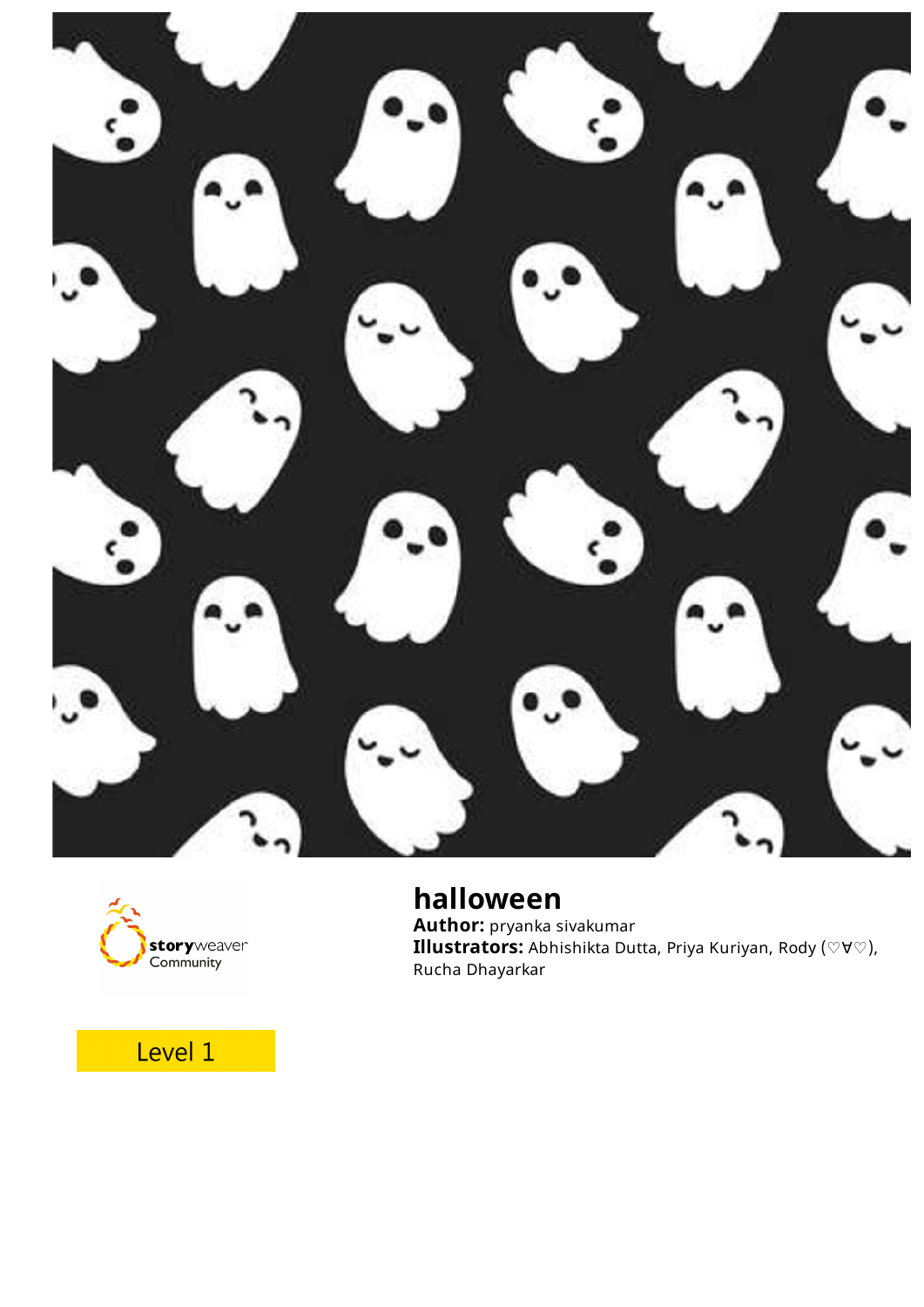

# a pirate,a zombie,a monster,a witch,or a frightening cat !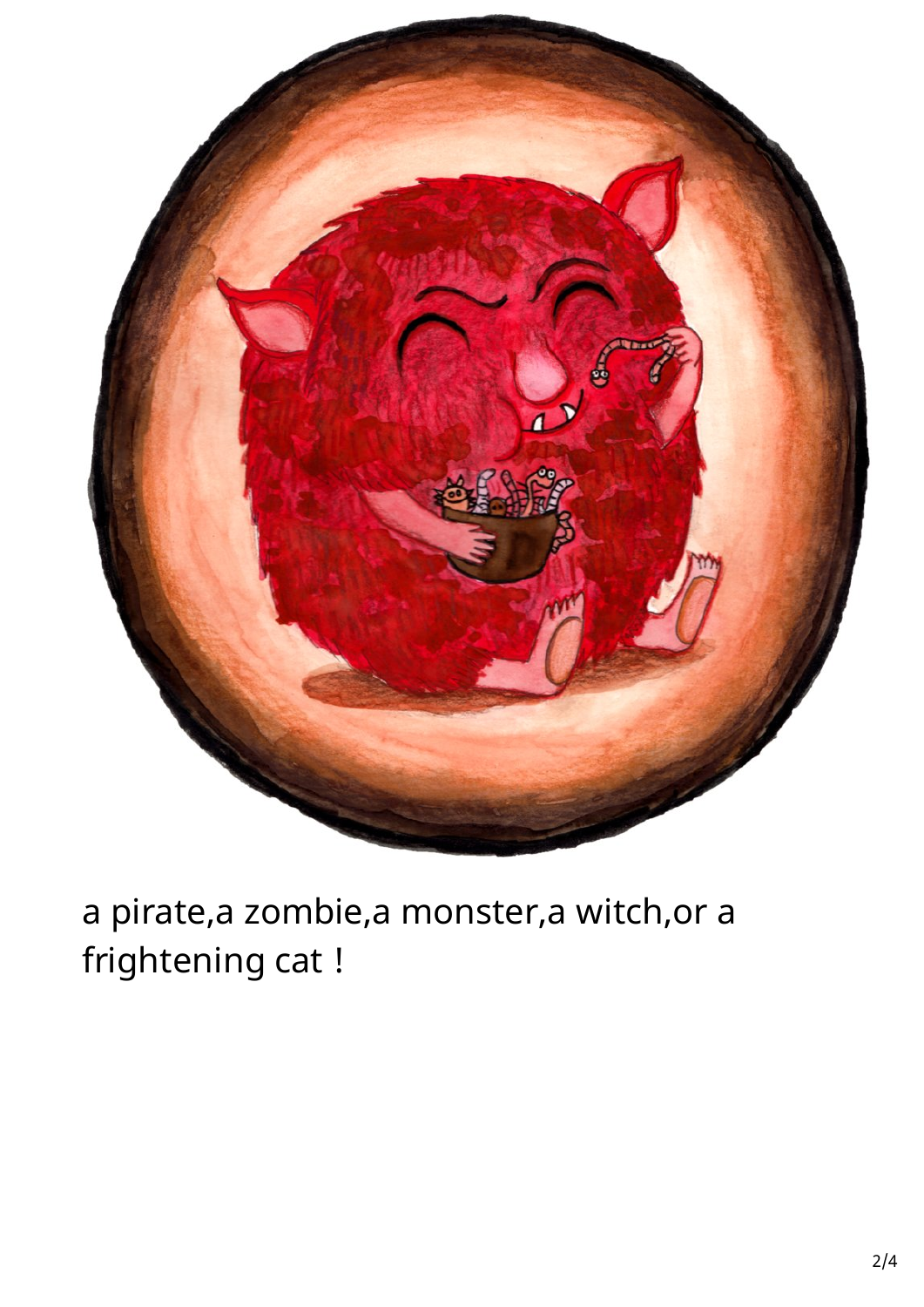

on halloween it is ok be scary and bad. it is ok to be nasty and mad.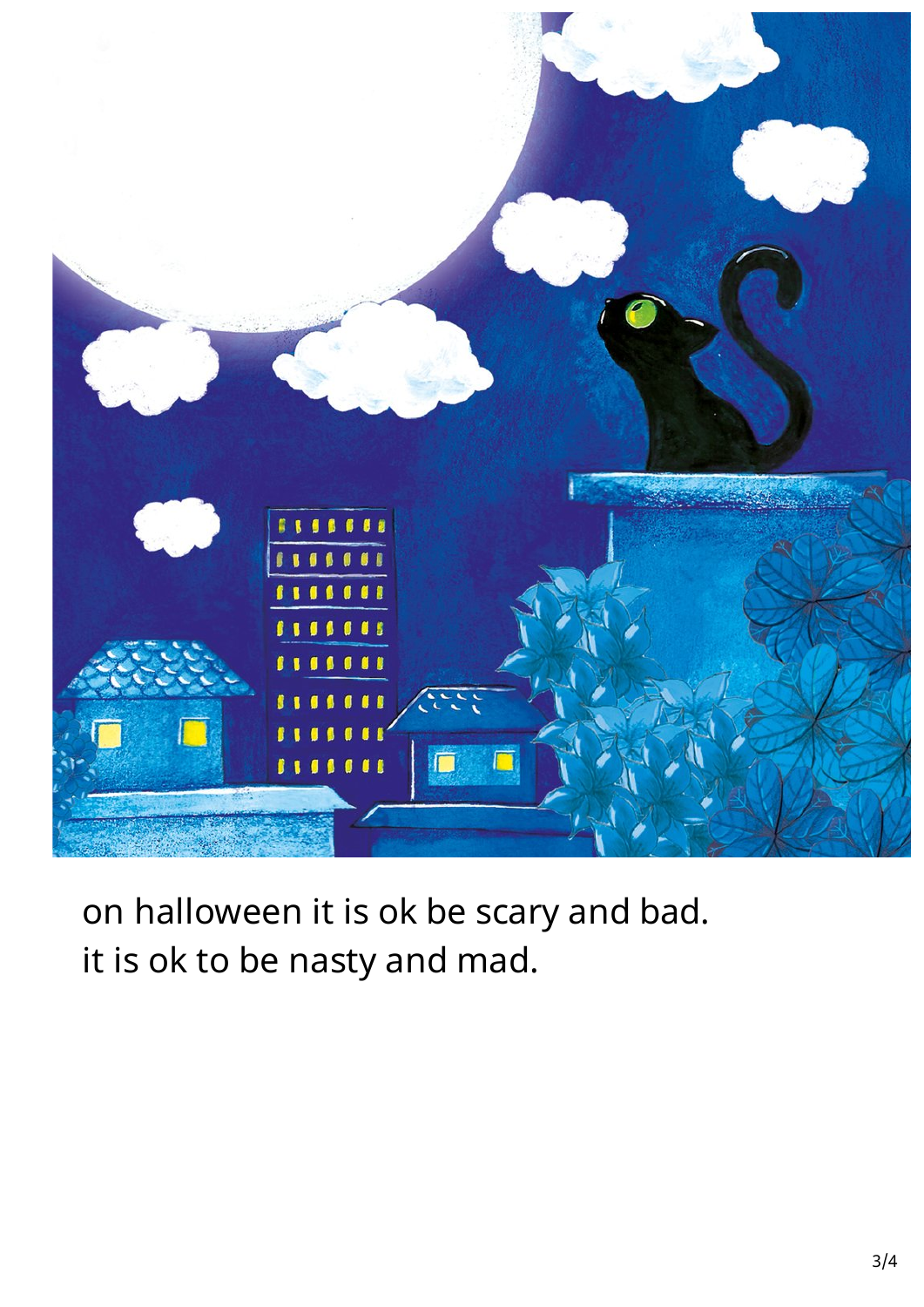

on this day halloween is a chance to explore your naughty side, before it must go and hide!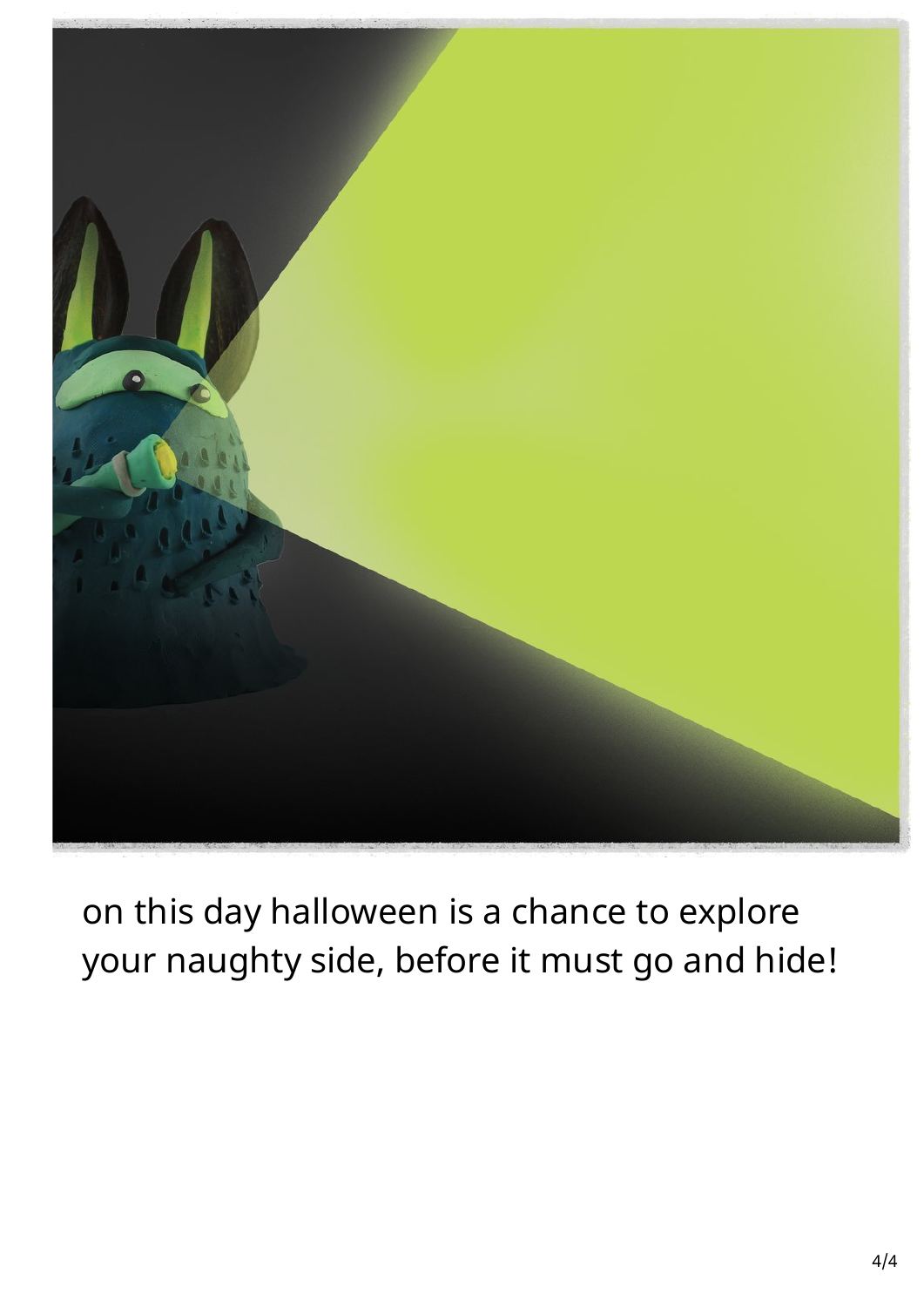

**Created by** Pryanka (10 years old), with the help of pryanka sivakumar.

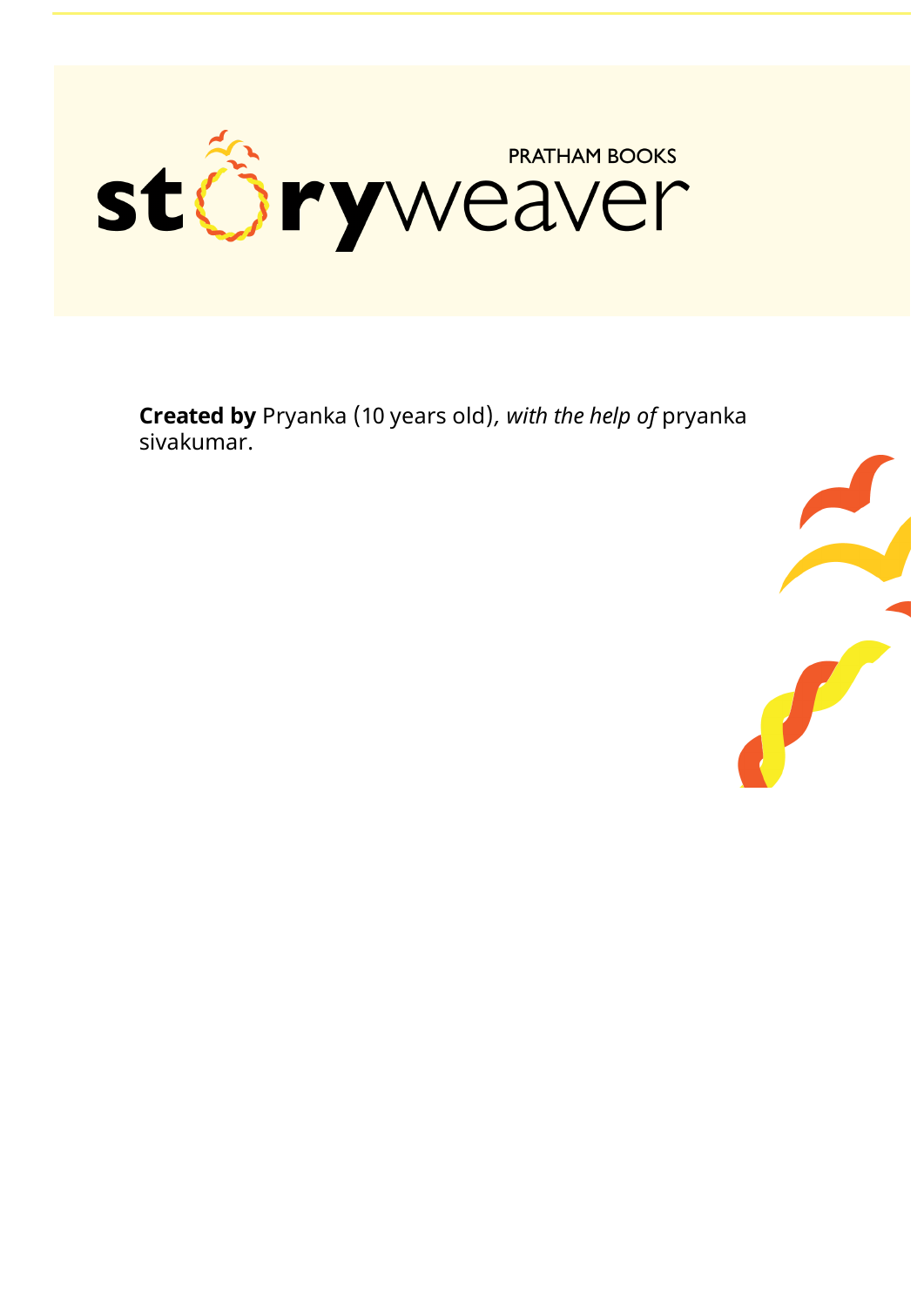

This book was made possible by Pratham Books' StoryWeaver platform. Content under Creative Commons licenses can be downloaded, translated and can even be used to create new stories provided you give appropriate credit, and indicate if changes were made. To know more about this, and the full terms of use and attribution, please visit the following [link.](https://storyweaver.org.in/terms_and_conditions)

#### Story Attribution:

This story: halloween is written by pryanka [sivakumar](https://storyweaver.org.in/users/230620-pryanka-sivakumar) . © pryanka sivakumar , 2020. Some rights reserved. Released under CC BY 4.0 license.

#### Images Attributions:

Cover page: Ghost [wallpaper](https://storyweaver.org.in/illustrations/34736-ghost-wallpaper), by Rody ([♡∀♡](https://storyweaver.org.in/users/185789-rody)) © Rody (♡∀♡), 2020. Some rights reserved. Released under CC BY 4.0 license. Page 2: Monster eating bugs, by [Abhishikta](https://storyweaver.org.in/illustrations/22882-monster-eating-bugs) Dutta © Abhishikta Dutta, 2020. Some rights reserved. Released under CC BY 4.0 license. Page 3: Girl on terrace with black cat looking at the full moon at night, by Priya [Kuriyan](https://storyweaver.org.in/users/57-priya-kuriyan) © Pratham Books, 2012. Some rights reserved. Released under CC BY 4.0 license. Page 4: <u>[Creature](https://storyweaver.org.in/illustrations/20856-creature-using-a-torch-in-the-dark) using a torch in the dark</u>, by <u>Rucha [Dhayarkar](https://storyweaver.org.in/users/314-rucha-dhayarkar)</u> © Pratham Books, 2018. Some rights reserved. Released under CC BY 4.0 license.

Disclaimer: [https://www.storyweaver.org.in/terms\\_and\\_conditions](https://storyweaver.org.in/terms_and_conditions)



Some rights reserved. This book is CC-BY-4.0 licensed. You can<br>copy, modify, distribute and perform the work, even for<br>commercial purposes, all without asking permission. For full<br>terms of use and attribution,<br>http://creat